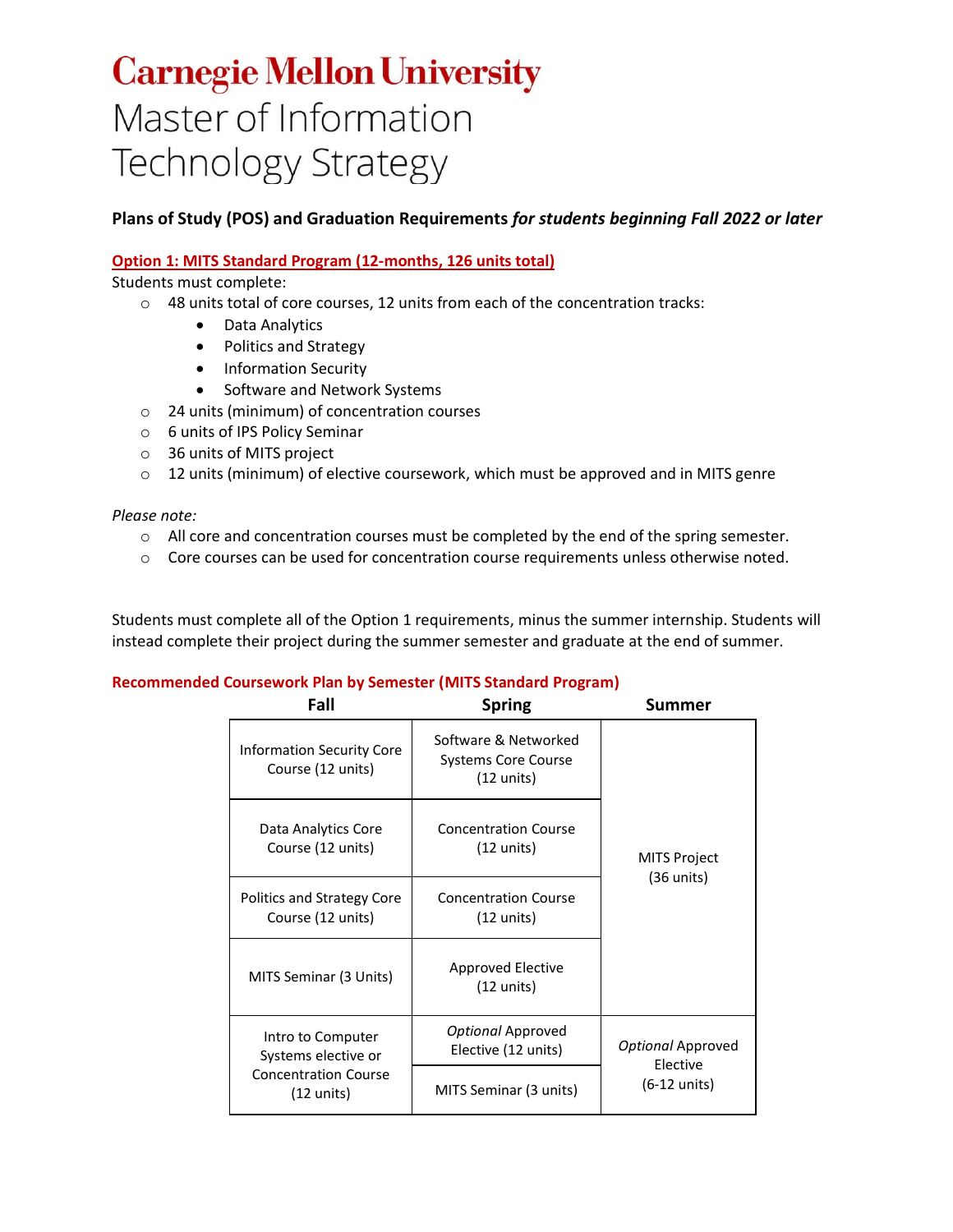#### **Option 2: MITS Applied Study (16 months, 129 units total)**

Students must complete:

- o 48 units total of core courses, 12 units from each of the concentration tracks:
	- Data Analytics
	- Politics and Strategy
	- Information Security
	- Software and Network Systems
- o 24 units (minimum) of concentration courses
- o 6 units of IPS Policy Seminar
- o 36 units of MITS project
- o 12 units (minimum) of elective coursework, which must be approved and in MITS genre
- o 3 units of internship in the summer semester

Please note:

- o All core and concentration courses must be completed by the end of the spring semester.
- o Core courses can be used for concentration course requirements unless otherwise noted.

### **Recommended Coursework Plan by Semester (MITS Applied Study)**

| Fall                                                                           | <b>Spring</b>                                                    | Summer                                     | Fall                                        |
|--------------------------------------------------------------------------------|------------------------------------------------------------------|--------------------------------------------|---------------------------------------------|
| <b>Information Security Core</b><br>Course (12 units)                          | Software & Networked<br><b>Systems Core Course</b><br>(12 units) |                                            | <b>MITS Project</b><br>$(36 \text{ units})$ |
| Data Analytics Core<br>Course (12 units)                                       | <b>Concentration Course</b><br>$(12 \text{ units})$              | Required Internship<br>$(3 \text{ units})$ |                                             |
| Politics & Strategy Core<br>Course (12 units)                                  | <b>Concentration Course</b><br>$(12 \text{ units})$              |                                            |                                             |
| 15513/11637 elective or<br><b>Concentration Course</b><br>$(12 \text{ units})$ | Approved Elective<br>(12 units)                                  |                                            |                                             |
|                                                                                |                                                                  |                                            | Optional Approved                           |
| MITS Seminar (3 Units)                                                         | MITS Seminar (3 units)                                           |                                            | Elective<br>(6-12 units)                    |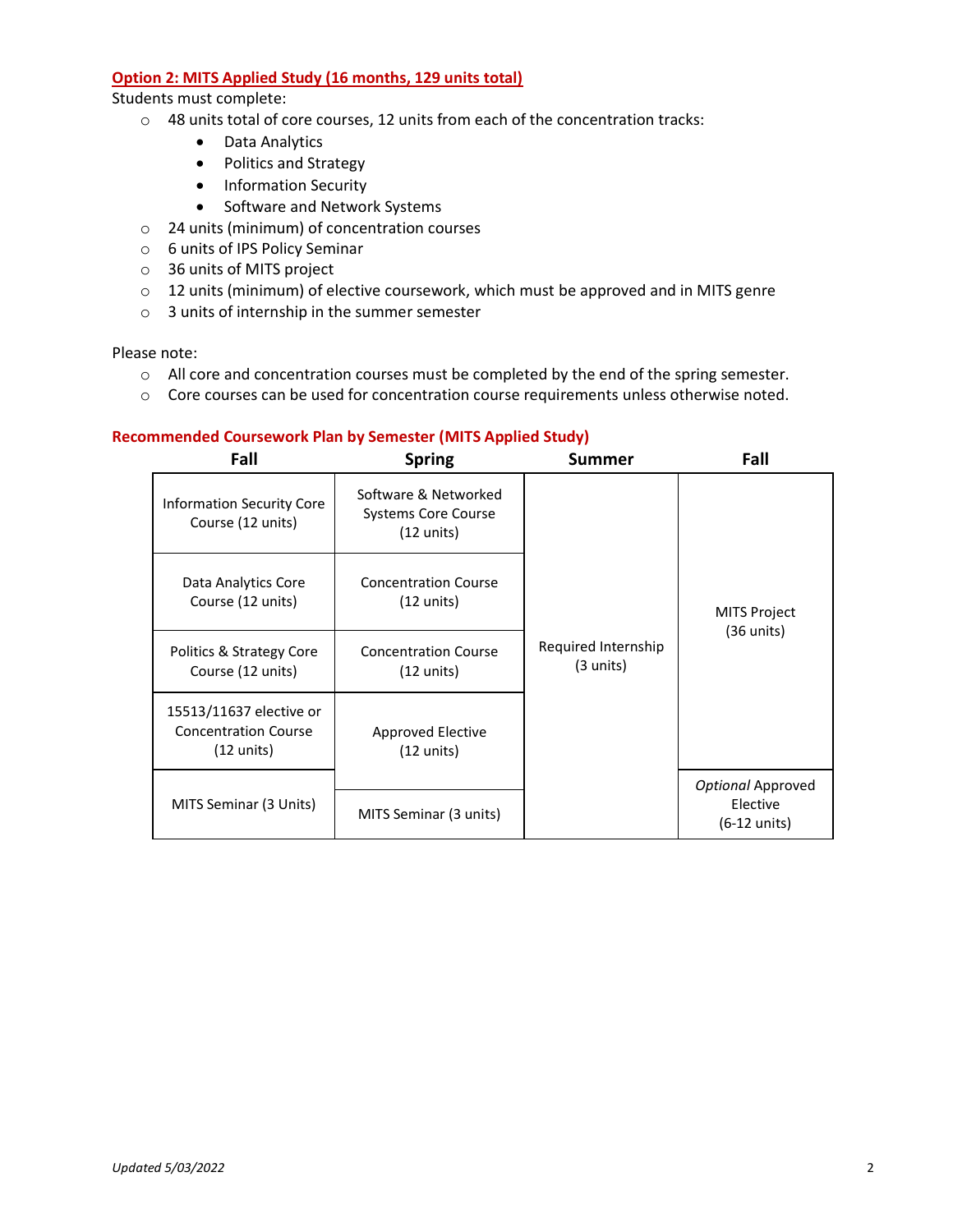# **Core Courses**

Core courses establish the necessary background and a common competence level in each of the four thematic areas. Students must take at least one core course option from *each* of the Concentration areas below, for a total of 48 units minimum.

## **Data Analytics**

- Option 1: 05-834/11-663 Applied Machine Learning (fall/spring)
	- o *Note: Students in the Data Analytics Concentration may not take 05-834; Students may not take both 05-834 and 10-601/701.*
- Option 2: 17-685/17-801 Dynamic Network Analysis (spring)
- Option 3: 10-601/10-701 Introduction to Machine Learning (fall/spring)
	- o 11-637 (summer/fall) OR 10-606 AND 10-607 recommended prior or concurrent but not required (summer/fall 1<sup>st</sup> and 2<sup>nd</sup> half minis)

#### **Politics and Strategy**

- Option 1: 84-605 The Future of Warfare (fall)
- Option 2: 84-687 Technology and Policy of Cyber War (spring)

#### **Information Security**

- Option 1: 17-631 Information Security, Privacy, and Policy (fall)
- Option 2: 18-631/14-741 Introduction to Information Security (fall/spring)
- Option 3: 18-730 Introduction to Computer Security (fall)

*(Note: Students may not take any of the above options as concentration or elective courses)* 

#### **Software and Networked Systems**

- Option 1: 15-640 Distributed Systems (fall/spring, prerequisite 15-513)
- Option 2: 15-641 Networking and the Internet (fall, prerequisite 15-513)
- Option 3: 18-741 Computer Networks (spring)
- Option 4: 17-635 Software Architecture AND 17-632 Software Project Mgmt (spring 1<sup>st</sup> half minis)
- Option 5: 17-636 Applied Distributed Systems (fall & spring 1<sup>st</sup> half mini/summer) *AND*

o 17-646 DevOps and Continuous Integration (fall & spring 2<sup>nd</sup> half mini/summer)

*OR*

o 17-647 Data Intensive and Scalable Systems (spring 2<sup>nd</sup> half mini)

*(Note: Students in the Software and Network Concentration may not use Options 4 or 5 for their core requirement. The courses may be used toward concentration requirements.)*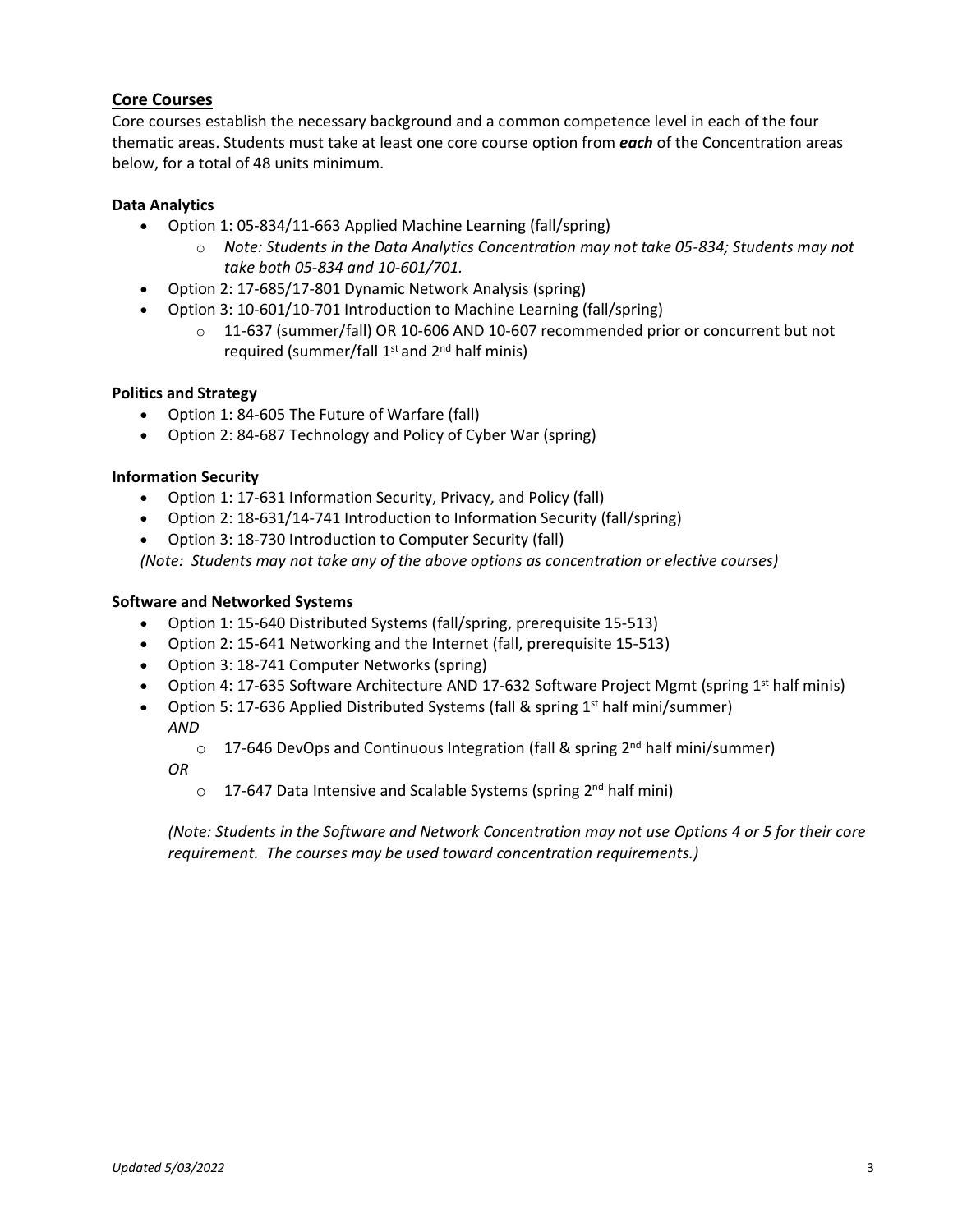#### **Concentration Courses**

### **Data Analytics (DA)**

- 10-605 Machine Learning Large Data Sets (fall/spring)
- 10-606 Mathematical Foundations for Machine Learning (fall  $1<sup>st</sup>$  half mini/summer  $1<sup>st</sup>$  half mini)
- 10-607 Computational Foundations for Machine Learning (fall  $2^{nd}$  half mini/summer  $2^{nd}$  half mini)
- 10-703 Deep Reinforcement Learning and Control (fall)
- 10-707 Topics in Deep Learning (spring)
- 10-708 Probabilistic Graphics Models (fall/spring)
- 10-613/10-713 Machine Learning Ethics and Society (fall, prereq 10-601 or 10-701)
- 10-714 Deep Learning Systems: Algorithms & Implementation (fall, prereq 15-513 AND 10-601/701)
- 10-718 Machine Learning in Practice (fall/spring)
- 11-611/711 Natural Language Processing (fall/spring)
- 11-641 Machine Learning for Text Mining (fall/spring)
- 11-642 Search Engines (fall/spring)
- 11-731 Machine Translation and Sequence-to-Sequence Models (fall)
- 11-747 Neural Networks for NLP (spring)
- 11-777 Multimodal Machine Learning (fall/spring, prereq 10-601 or 10-701)
- 11-785 Introduction to Deep Learning (fall/spring)
- 15-688 Practical Data Science (spring)
- 15-780 Graduate Artificial Intelligence (spring)
- 16-824 Visual Learning and Recognition (fall/spring)
- 17-634 Applied Machine Learning (spring  $1<sup>st</sup>$  half mini)
- 17-644 Applied Deep Learning (spring  $2<sup>nd</sup>$  half mini)

#### **Politics and Strategy (PS)**

- 84-600 Security War Game (spring 2<sup>nd</sup> half mini)
- 84-622 Nonviolent Conflict and Revolution (spring)
- 84-625 Contemporary American Foreign Policy (spring)
- 84-624 Future of Democracy (spring)
- 84-665 The Politics of Fake News and Misinformation (spring)
- 84-662 Diplomacy and Statecraft (fall)
- 84-669 Decision Science for International Relations (fall)
- 84-672 Space and National Security (spring)
- 84-673 Emerging Technologies and the Law (spring)
- 84-680 US Grand Strategy (fall)
- 84-682 Conflicts in the Middle East: Iran, Iraq, and Proxy Warfare (fall)
- 84-686 The Privatization of Force (fall)
- 84-688 Concepts of War and Cyber War (fall 2<sup>nd</sup> half mini)
- 84-689 Terrorism and Insurgency (fall/spring)
- 84-690 Social Media, Technology, and Conflict (spring)
- 84-720 International Security Graduate Seminar (spring)
- 84-722 Comparative Political Institutions Graduate Seminar (fall)
- 16-735 Ethics and Robotics (spring)
- 17-652 Innovation and Entrepreneurship in Technology (summer 2<sup>nd</sup> half mini)
- 17-684 Ethics and Policy Issues in Computing (fall/spring)
- 19-701 Intro to the Theory & Practice of Policy (fall)
- 19-711 Science and Innovation Leadership for the 21st Century: Firms, Nations, and Tech (fall)
- 19-713 Policies of Wireless Systems (fall)
- 19-722 Telecommunications Technology and Policy for the Internet Age (spring)